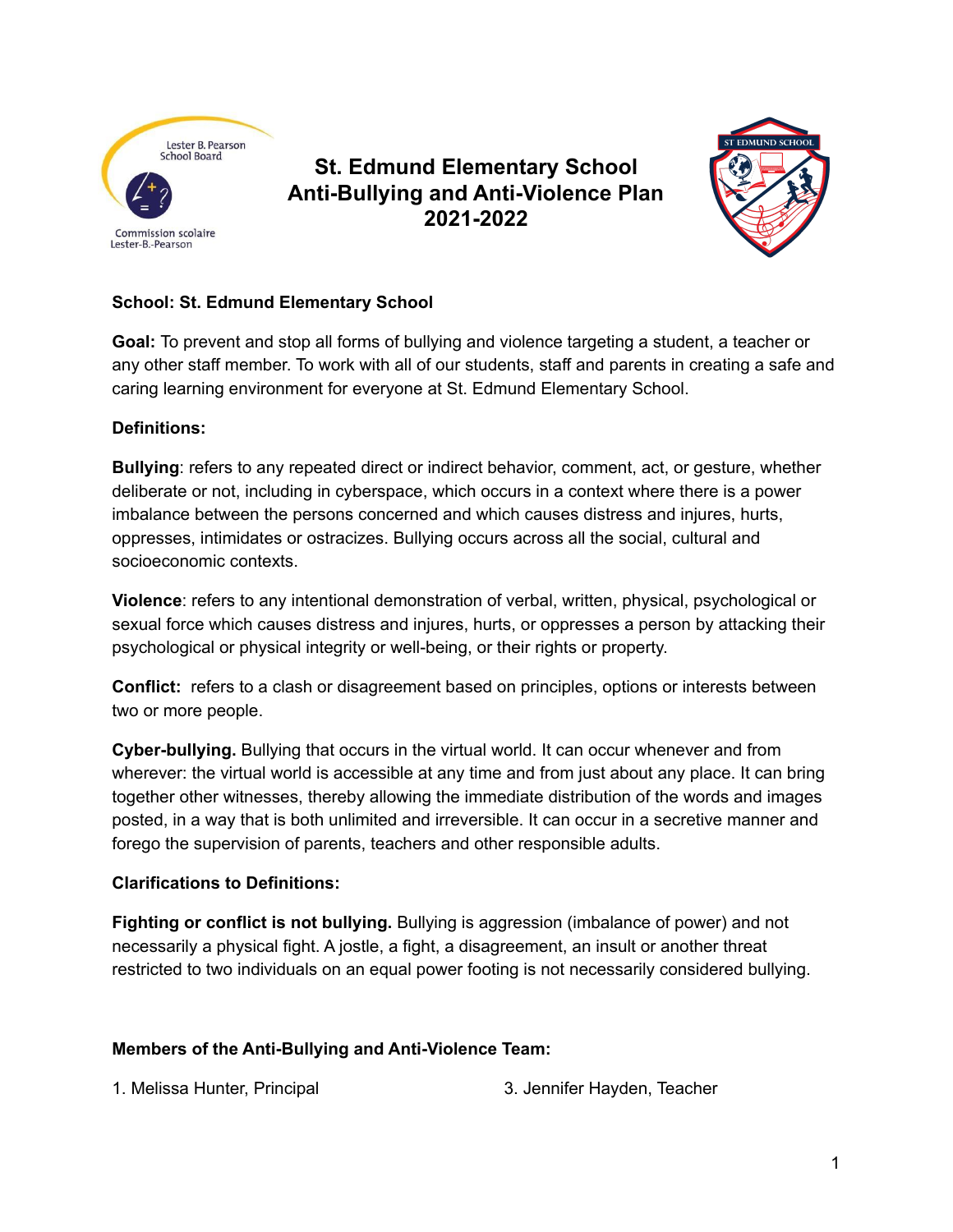2. Lynn Hamilton, Daycare Technician 4. Kayla Moore, Resource Teacher

5. Josee L'Archeveque, Kindergarten Teacher

## **Governing Board Approval Date: TBC**

#### **1. Analysis of the School's Situation:**

The St. Edmund Community pledges its support for the position of the Lester B. Pearson School Board's Safe and Caring School Policy with respect to school safety and security. To that end, St. Edmund is committed to working towards eliminating all forms of bullying and violence in its community and to taking a regular measure of its school climate as it relates to these particular issues.

### **School Portrait:**

St. Edmund offers an Early Immersion Program featuring the Français Plus model and continues to be an academically driven school. The staff at St. Edmund remain committed to maximizing individual student learning in an environment where all decisions are made in the best interest of the child.

With the support of many devoted parents who have formed a partnership with the school, the students at St. Edmund are provided a well-rounded, challenging education in a safe and nurturing environment. The school population is relatively constant and hovers around 400 students.

### **Proposed Plan For Analysis:**

- St. Edmund will survey the student population (Gr. 4, 5 & 6) annually through the *Tell Them From Me* (TTFM) survey to identify the student perception of bullying.
- St. Edmund will include Transportation/Bus Reports related to acts of bullying or violence as part of its general snapshot of the school's situation.
- St. Edmund will record in-school and out-of-school suspensions related to bullying and violent behaviour and include them in the snapshot.
- St. Edmund will keep a general tally of referrals to the office for bullying or violent behaviours for reporting purposes.

### **2. Prevention Measures:**

The St. Edmund Community holds firm in the conviction that education and dialogue are the keys to changing attitudes towards issues of bullying and violence in schools. As educators, we are committed to providing opportunities for all members of our community to explore these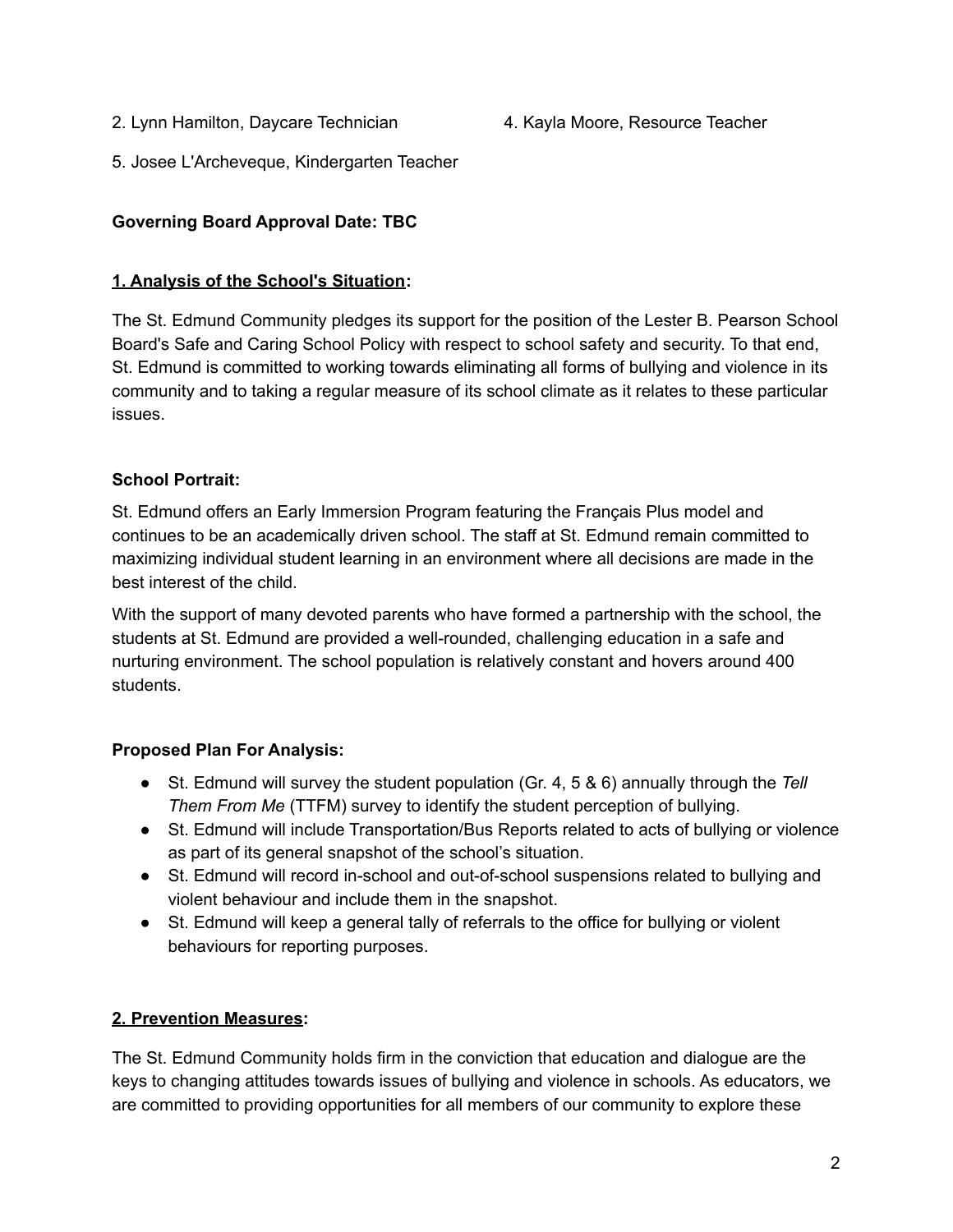issues, share experiences, move towards a greater understanding of their underlying causes and build the ability to address them in a peaceful manner. We acknowledge that changing attitudes and culture is a long-term process. To that end, established measures such as those listed below should be considered as part of a general plan to promote a safe and caring school environment.

## **Proposed Plan For Prevention:**

- The St. Edmund Code of Conduct will be distributed to all school members and parents annually through the school agenda, and will be posted on the school website. The Code will be discussed and referenced in communications with the school community throughout the year so it remains an active document within the context of this plan.
- St. Edmund is committed to the goals and objectives of the LBPSB Digital Citizenship Project and its implication in this plan.
- St. Edmund will continue to/look towards implementing programs related to anti-violence and anti-bullying over the course of each school year. These programs may include:
	- o Peaceful Schools Initiative
	- o Girls, Boys Club
	- o Grade 6 Referees for Soccer
	- o Bullying Prevention Program
	- $\circ$  SEL, Conflict Resolution and Social Skills Intervention with Special Ed. Tech.
	- o Social Skills Program with school Spiritual Animator
	- o Junior Leadership
	- o St. Edmund's Code of Conduct
	- o School projects i.e., posters, on bullying;
	- o Prevention addresses during school wide assemblies
	- o Grade 6 Monitors
	- o Guest Speakers
	- o SEL Initiatives
	- o Culture of Kindness and Compassion Initiatives
	- o Student Council
- St. Edmund will commit to a minimum of one presentation annually by an outside organization (play, team building activity, concert, etc.) which focuses on the theme of anti-violence or anti-bullying.
- St. Edmund will engage in ongoing student/teacher/staff/parent/governing board information sessions on bullying and prevention.
- St. Edmund commits itself to including messages regarding anti-violence and anti-bullying during student assemblies or rotating class visits over the course of the academic year.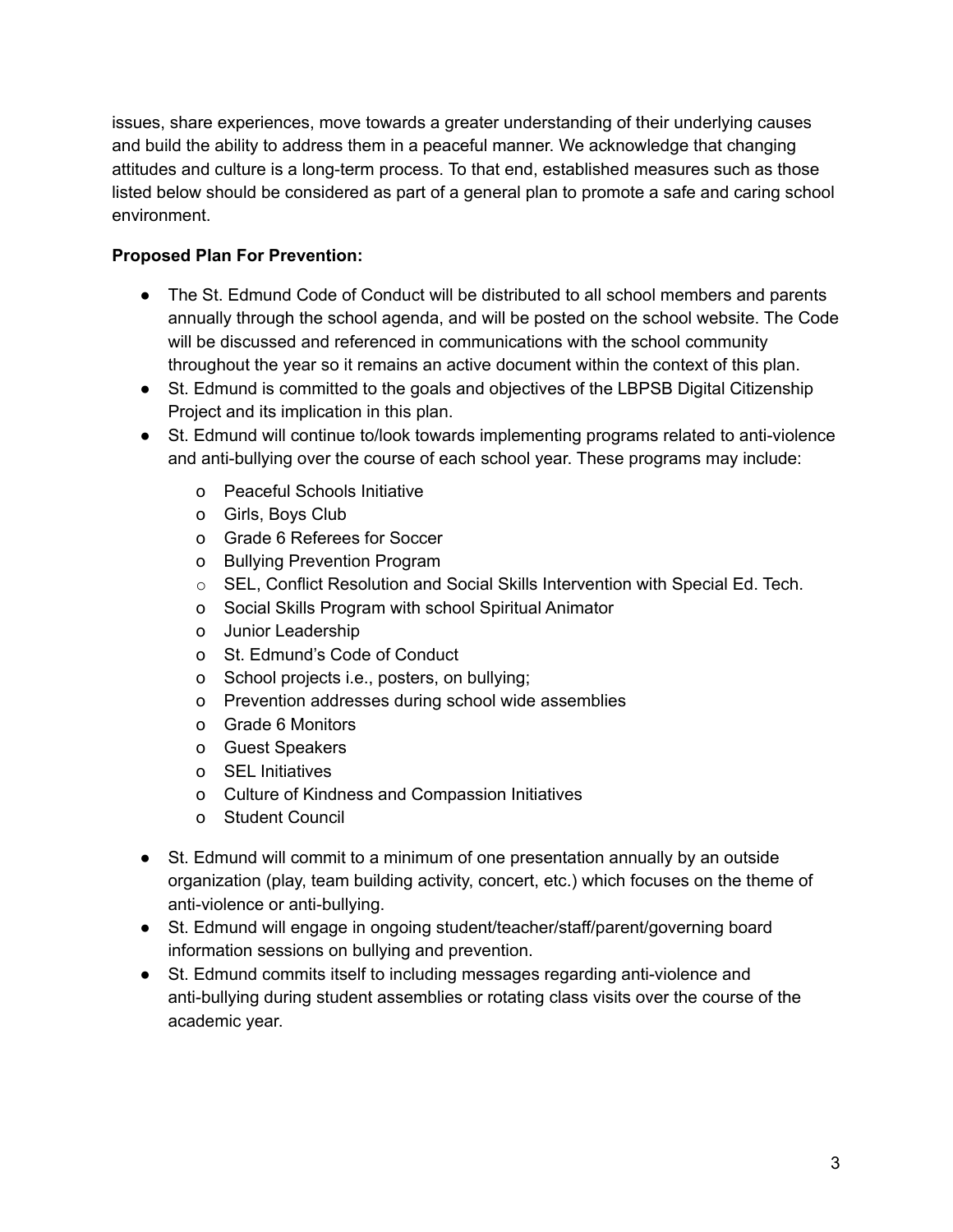### **3. Measures to Encourage Parental Collaboration:**

Parent collaboration and cooperation is critical to the success of any plan to eliminate bullying and violence in schools. The St. Edmund Community includes parents and volunteers and, as a consequence, it is understood that they are all committed to the goals and objectives of this plan. It is critical that parents and volunteers work with the school and engage in constructive dialogue on issues as they arise.

"The Lester B. Pearson School Board (also) believes that the school board's administrators, staff, parents, students and all those present in the school's environment have a responsibility to ensure that the right to be safe and secure is upheld."

(Introduction, LBPSB Policy on Safe and Caring Schools, November 2008, p.40)

#### **Proposed Steps for Parent Collaboration:**

- St. Edmund shall review and make available the St. Edmund Anti-Bullying, Anti-Violence plan annually. A permanent link to this document will be maintained on the St. Edmund website.
- St. Edmund will include references to anti-bullying/anti-violence themes at gatherings such as Curriculum Night, Report Evenings, Parent Gatherings, Assemblies etc.
- St. Edmund will distribute the Code of Conduct annually to members of the school community. This distribution will include a mechanism for receipt and review acknowledgement by parents.
- St. Edmund commits to ongoing communication between all school personnel and the parents of children who are being bullied and those who engage in bullying behaviours, until complete resolution of the problem. Additionally, St. Edmund commits to periodic follow-up communication with the victim of bullying, and his/her parents to ensure that the measures taken have been successful.
- St. Edmund commits itself to early intervention by identifying students with behavioural issues, and establishing partnerships with parents. The school principal/teacher will initiate contact at the start of each year as needed so that a collaborative approach can be developed to ensure/encourage student success.

### **4. Procedures for Reporting:**

All members of the St. Edmund Community are entitled to a safe, non-threatening and easily accessible process for reporting incidents of bullying or violent behavior regardless of whether they are victims, witnesses or a reporting party. It is understood that our process is designed to facilitate and encourage, not impede, the reporting of incidents**.**

### **Proposed Steps For Reporting (Students):**

● Use of School Board Centralized reporting system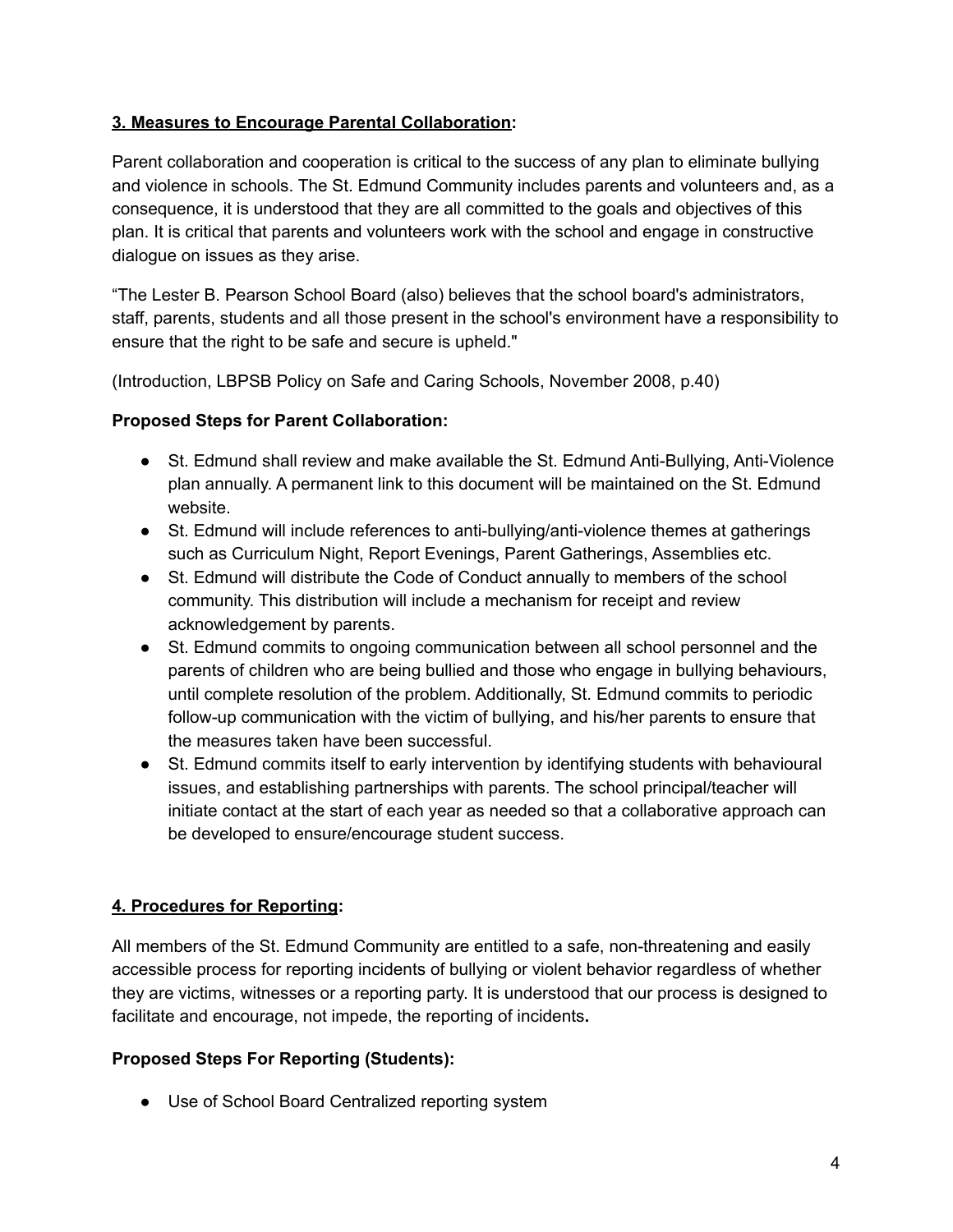- St. Edmund guarantees confidentiality for parties reporting incidents of bullying and/or violence. At the same time, we guarantee that the identified perpetrator is fully apprised of the details of the report made against him/her.
- Any St. Edmund student who witnesses an act of bullying or violence is responsible to tell a staff member at school, or an adult at home so as to allow those adults to follow-up with reporting. The student will be expected to write down the incident in a brief report.
- Once a student has made a verbal report of bullying or a violent incident, a written report documenting the event will be created, and relevant information will be communicated to the students' teachers.

### **Proposed Steps For Reporting (Parents):**

- Members of the St. Edmund parent community who are made aware of a bullying situation or act of violence involving either their own child or another student of the school are obliged to contact the school Principal, the classroom teacher and/or other staff. This contact and subsequent follow-up will be documented by St. Edmund personnel.
- Within two days of receiving the report, the reporting parent will be contacted by the school, to be assured that the situation is being investigated and that appropriate action(s) is being taken. **Further details will be limited in order to ensure confidentiality of parties involved.**
- St. Edmund invites the following forms of contact from parents:
	- o Direct phone call/email to school administrator.
	- o Letter detailing issue or incident addressed to school administrator, classroom teacher and support staff
	- o Online reporting via the ABAV Icon located on the school's webpage.
	- o A reporting form that is available at the school's main office.

# **5. Actions to Be Taken When Observing a Bullying or Violent Act:**

No member of the St. Edmund Community will be indifferent towards reported or witnessed acts of violence and bullying. We are committed to responding to and investigating any report we receive which suggests that an incident of violence and/or bullying has taken place amongst our population. Furthermore, we are committed to considering all available facts in a timely and efficient manner**.**

### **Proposed Steps For Actions To Be Taken:**

● All Staff at St. Edmund are committed to a zero tolerance policy with respect to acts of violence or bullying or reports of said acts. All acts or reports will be investigated.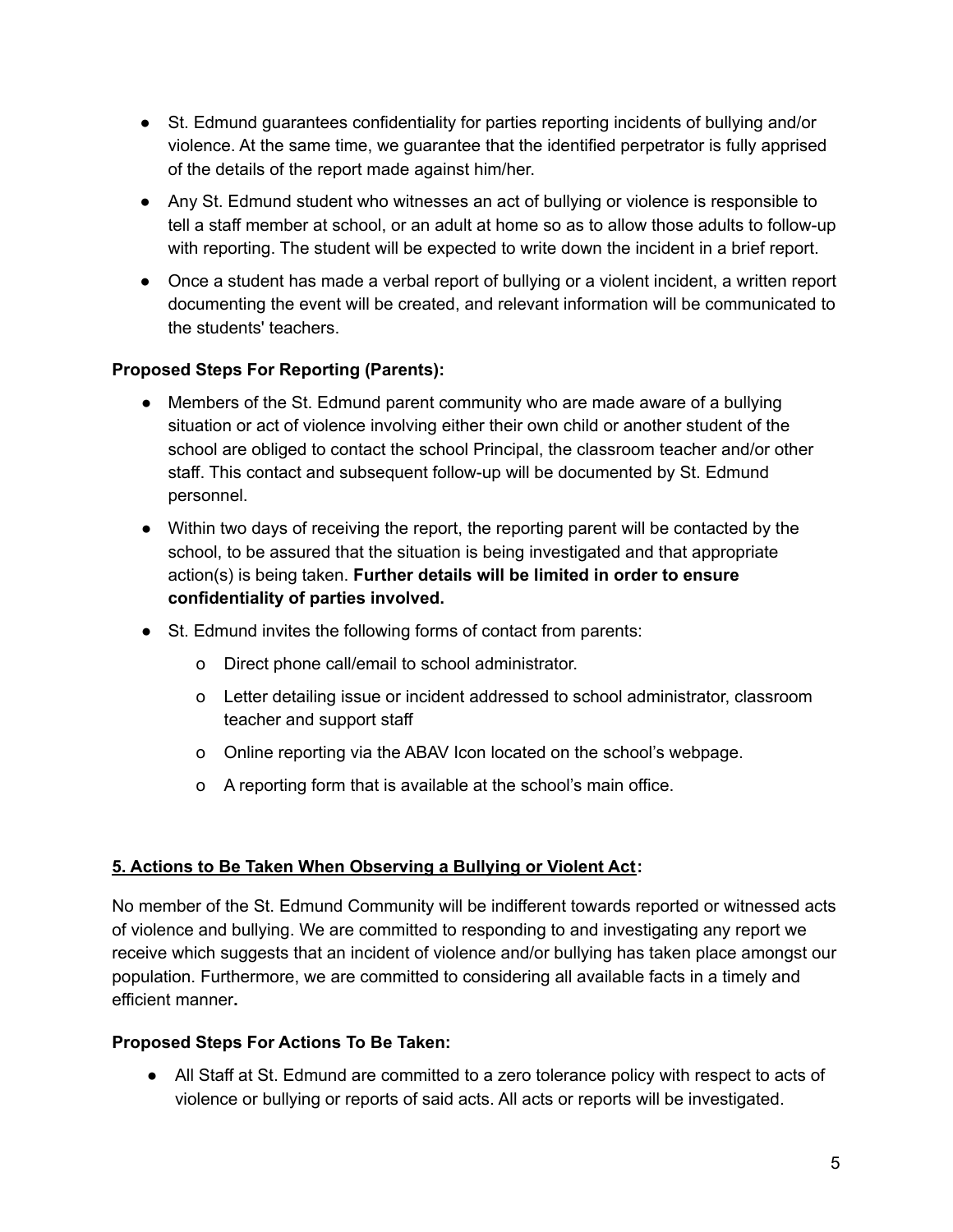- A St. Edmund staff member who observes or is made aware of a possible act of bullying or violence will intervene to assess the situation and take action if deemed necessary.
- If the staff member considers his/her intervention in the situation successful, the student is not referred to administration. However, an intervention/incident report must be filed and submitted to the principal if the staff member considers the incident to be one of violence or bullying.
- The staff member may determine that the student involved in the bullying and/or violent behaviour should be sent directly to administration, depending on the severity of the incident.
- A St. Edmund student may intervene if the situation does not threaten his /her well-being and/or may choose to seek the assistance of a staff member.
- Any St. Edmund student who witnesses an incident of violence or bullying must report the incident to the appropriate staff member in the school using the established protocols for reporting.
- Any member of the St. Edmund parent community who is witness to an act of bullying or violence is expected to report that incident directly to the school administration. The steps that are undertaken include investigation of the report, appropriate measures taken and appropriate follow-up for reporting.
- **Note:** All St. Edmund reports regarding incidents of violence and/or bullying must be forwarded to the appropriate Regional Director in cases where students are excluded from their regular course of studies as a consequence of their actions.

# **6. Measures to Protect Confidentiality:**

As part of the investigative and follow-up processes, St. Edmund is committed to maintaining fair, accurate and confidential records of each reported incident of bullying or violence, regardless of the investigative outcome. These records will include specific details on the incidents in question, the steps taken by the school as a consequence of its investigation and indication of intended follow-up. St. Edmund is committed to keeping these records confidential and secure so as to protect all parties regardless of their role in the incident**.**

# **Proposed Steps To Protect Confidentiality:**

- The St. Edmund anti-violence/anti-bullying plan will be reviewed annually and all staff are reminded that every incident and the follow-up must be kept confidential.
- In all instances and procedures, sensitivity to the fears and feelings of all parties must be kept in mind.
- All reports of bullying and/or violence will be kept in a secure location under the supervision of the school principal or his/her delegate.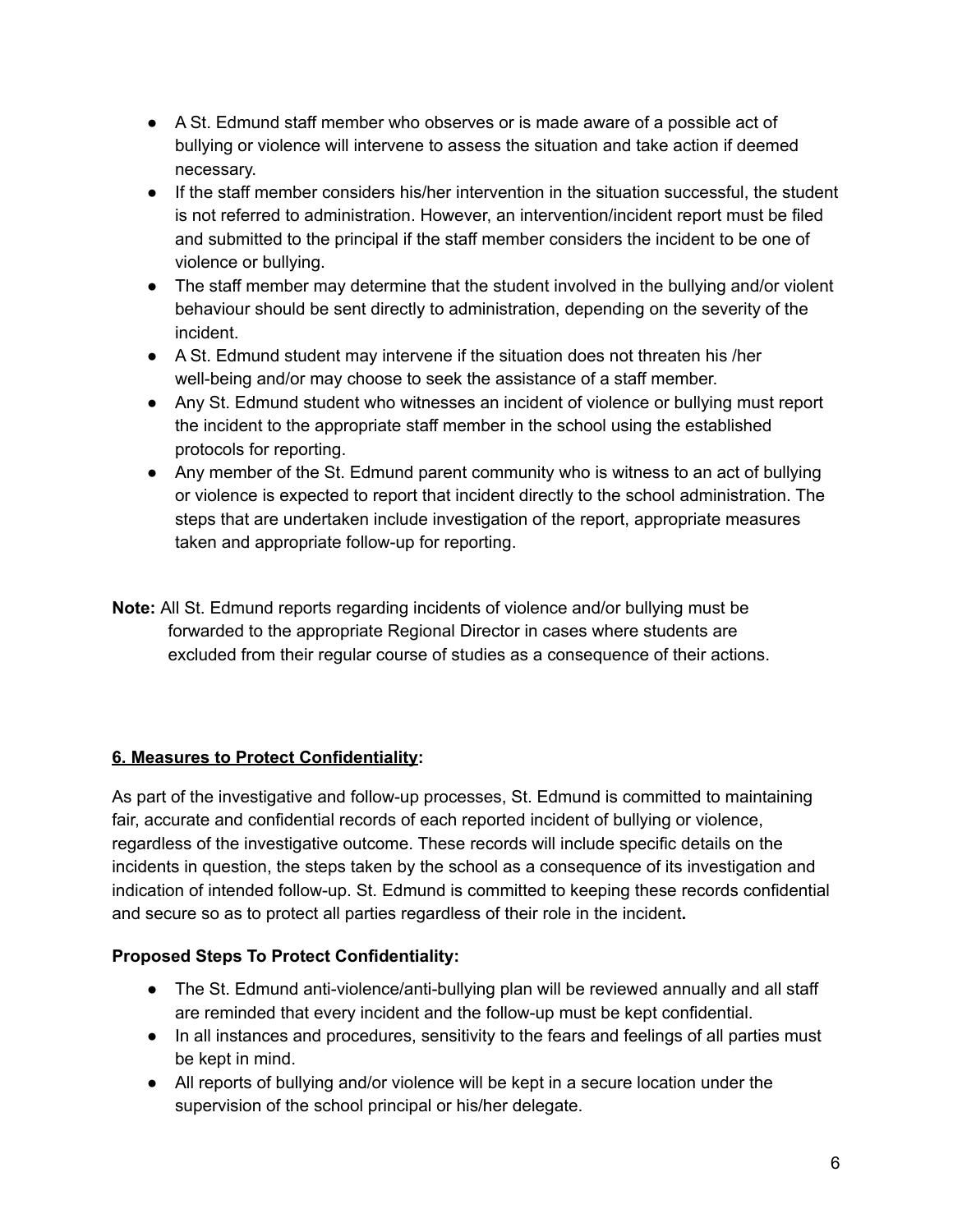- The above named reports will be kept in a separate file from the cumulative or confidential file of an individual student.
- **Members of the St. Edmund Community agree that in all cases involving minor students, information shared should be on a need to know basis only.**
- All parties acknowledge that St. Edmund personnel are not obliged to share information about involved students (victim, perpetrator, witness or bystander) with anyone but other staff members and parents of that student.
- The rule of confidentiality will be respected at all times.

## **7. Supervisory or Support Measure for Victims, Witness, and Perpetrator:**

All members of the St. Edmund Community will be thorough in their treatment of reported cases of bullying or violence. They will intervene in an appropriate manner, request the intervention of school administration if necessary, and report the incident as per the process described in the Measures to Protect Confidentiality Section of this plan.

## **Proposed Steps For Support (Victim):**

- An adult staff member will determine the severity and frequency of the incident(s) through a discussion with the student. The adult may be the classroom teacher, administrator or another adult staff member with whom the student is comfortable talking.
- A St. Edmund staff member will conduct scheduled, and informal follow-up meetings with the student to ensure the bullying or violence has stopped and to provide support to the student. The degree of support offered at these meetings and their frequency shall depend upon the feedback from the victim regarding the current circumstance.
- In all cases, a determination by administration will be made as to which members of the school staff must be made aware of the incident to ensure that the student is safe.
- Parents will be informed immediately following the incident and regularly updated until the situation is resolved. Referral for counselling through the LBPSB Student Services Department or through outside referral will be requested when deemed appropriate.
- The person being bullied will be engaged in discussion or follow-up meetings with their support contact to ensure establishment of a sense of security.
- In some cases, the school team may suggest a referral to the school social worker, or make a CIUSSS (Centre Integre Universitaire de Sante et de Services Sociaux) referral for victim services.
- The St. Edmund team may suggest the involvement of the victim in a social skills group or may suggest referral to an outside agency for support or services if it feels such services are warranted.
- In all cases, victims of bullying or violence should have a reasonable expectation of feedback from intervening adult figures in a timely manner so as to guarantee a sense of safety and security in the school.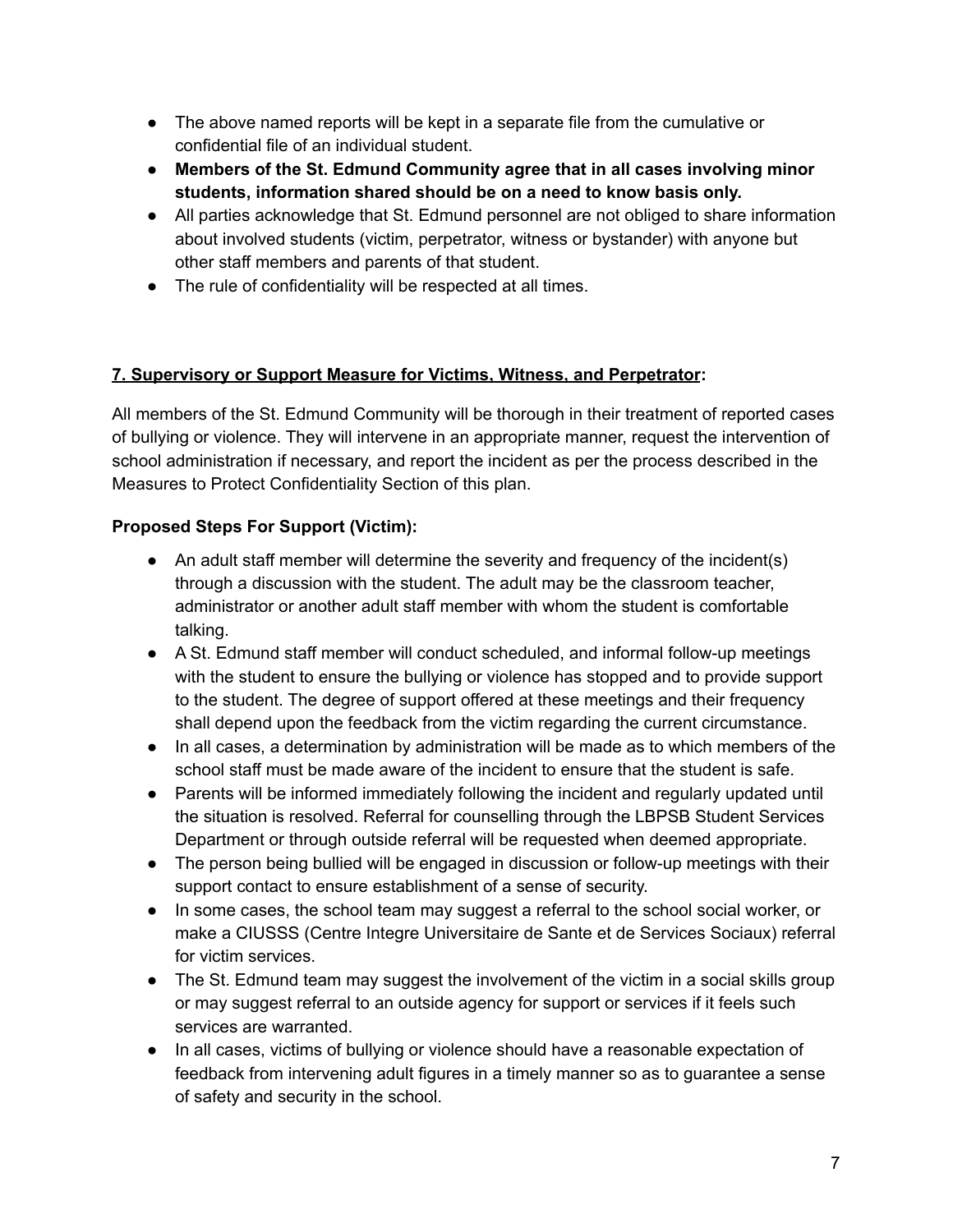● In cases, where victims of bullying or violence feel that the situation has not been resolved at the school level, they are encouraged to contact the school board for further guidance

## **Proposed Steps For Support (Witness/Bystander):**

- Following the incident, an intervention may be held with any bystanders to determine their role in the incident. If the incident witnessed is severe, witnesses/bystanders are met, in a group or individually, to debrief the event, discuss their role and to determine more appropriate actions in the future.
- Consequences are applied, if appropriate for students that are actively involved in encouraging the incident.
- St. Edmund reserves the right to contact the parents of witnesses/bystanders when it feels such contact is appropriate.
- Witnesses to acts of bullying or violence should have a reasonable expectation of feedback from an intervening adult figure in a timely manner so as to guarantee a sense of safety and security in the school.
- Consequences will be applied, if appropriate, for students, who as witnesses/bystanders, record the incident in any way and/or who distribute the recorded images of the incident in any way.

## **Proposed Steps For Support (Perpetrator):**

- The initial intervention with the perpetrator is managed by the St. Edmund staff member who intervened, and an intervention/incident report is submitted to the office (or the person designated to receive reports).
- Once an investigation has been completed and the incident is confirmed to be bullying and/or violence, the St. Edmund Principal meets with the perpetrator. The perpetrator is told of the report, discusses the incident and is given a consequence.
- The perpetrator's parents are called and informed of the incident and the consequences. The parents may be asked to come to school for a follow-up meeting.
- In cases where it is deemed necessary and appropriate, St. Edmund may refer the perpetrator and his/her parents to support services available to the school.
- St. Edmund is responsible to inform parents of their right to request assistance from the designated School Board professional for referral to support services.
- It is expected that following any intervention, the perpetrator must report to the principal or designate for follow-up discussion concerning the incident in question.
- Parents are requested to collaborate and be part of the plan which includes sanctions but also support as per the measures to Encourage Parental Collaboration section of this plan.
- In any circumstance, intervention with a perpetrator of an act of violence or bullying at St. Edmund may include a therapeutic intervention as a means of support. Such interventions may include:
	- o Possible placement in another classroom within the school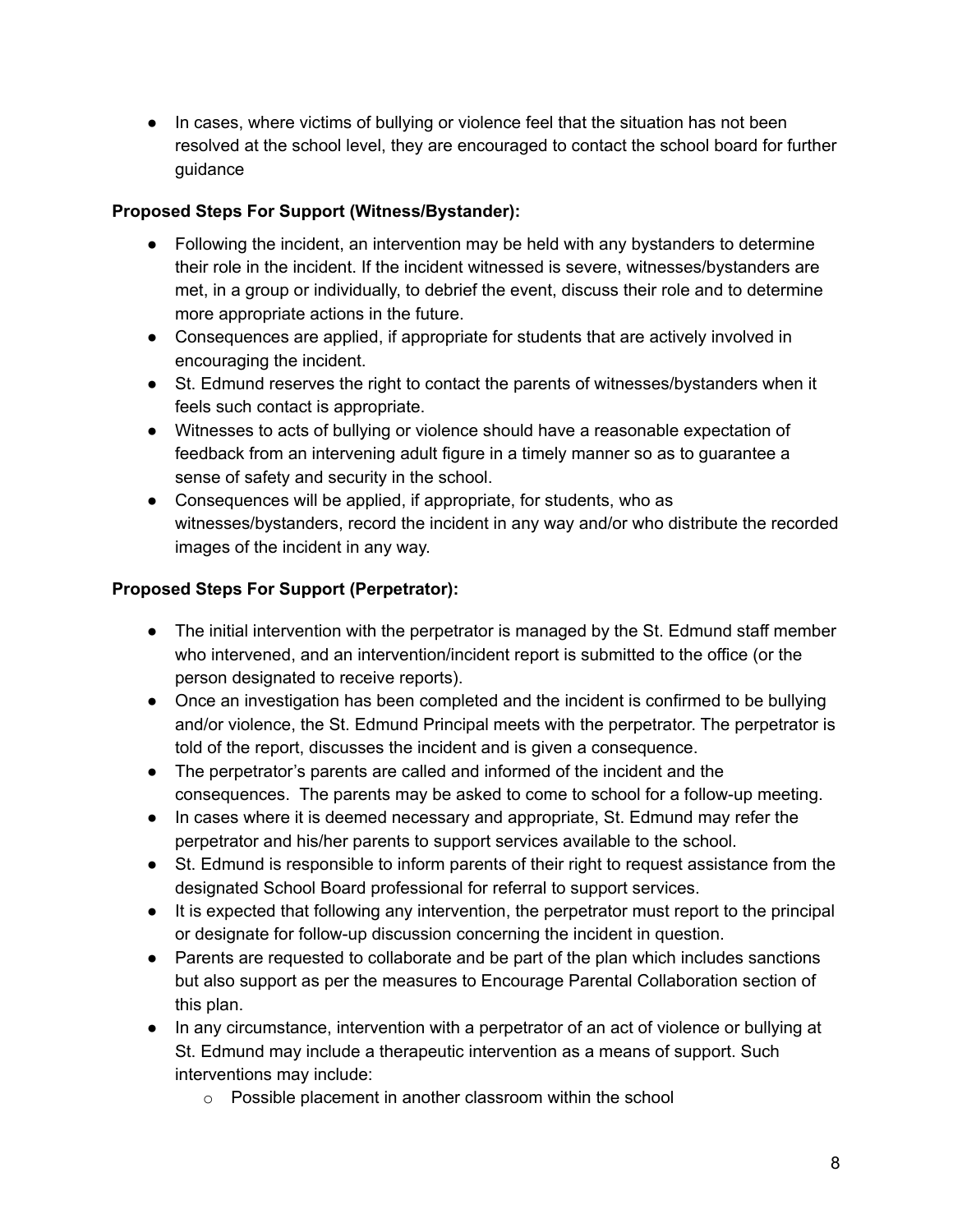- o Referral to an outside organization for support (CIUSSS)
- o Referral to a therapeutic or educational program focused on challenging behaviours
- o Social skills groups
- $\circ$  Intervention of CIUSSS Social Worker or a socio-community police officer
- o Type II Consultation
- o Support from Special Education Technician

### **8. Disciplinary Sanctions:**

The St. Edmund Community is committed to applying fair, consistent and appropriate sanctions in all cases where it has determined that acts of bullying or violence have taken place. These sanctions will always be applied with the understanding the long-term objective is for rehabilitation and reintegration but that the safety of the whole will never be subordinate to that objective.

"Any disciplinary action must be fair, equitable and consistent with the general aims and goals of education. Whenever possible, disciplinary action should allow for effective learning." (LBPSB Policy on Safe and Caring Schools, Section 3, November 2008, p.9.)

#### **Proposed Measures For Sanctions:**

- The perpetrator will engage in a discussion with the adult who witnesses or is told of the incident. A report goes to the Principal. The Principal decides if further follow-up is required. Parents will be informed if the incident is deemed to be an act of bullying or violence.
- St. Edmund may request the supervision of the perpetrator during free time; i.e. must be shadowed by a supervisor during recess and at lunch time.
- Detention of the perpetrator may be requested. During this time there is a discussion with the supervising staff member about the incident and how to better deal with similar situations should they occur.
- St. Edmund staff members may request that the perpetrator be sent to the office or other designated area while the initial investigation of the incident is being carried out.
- The following measures may be put in place:
	- o Reflection time
	- o In-school suspension supervised by St-Edmund personnel.
	- o Out-of-school suspension with re-entry intake meeting with parents and student(s)
	- o Resource Support